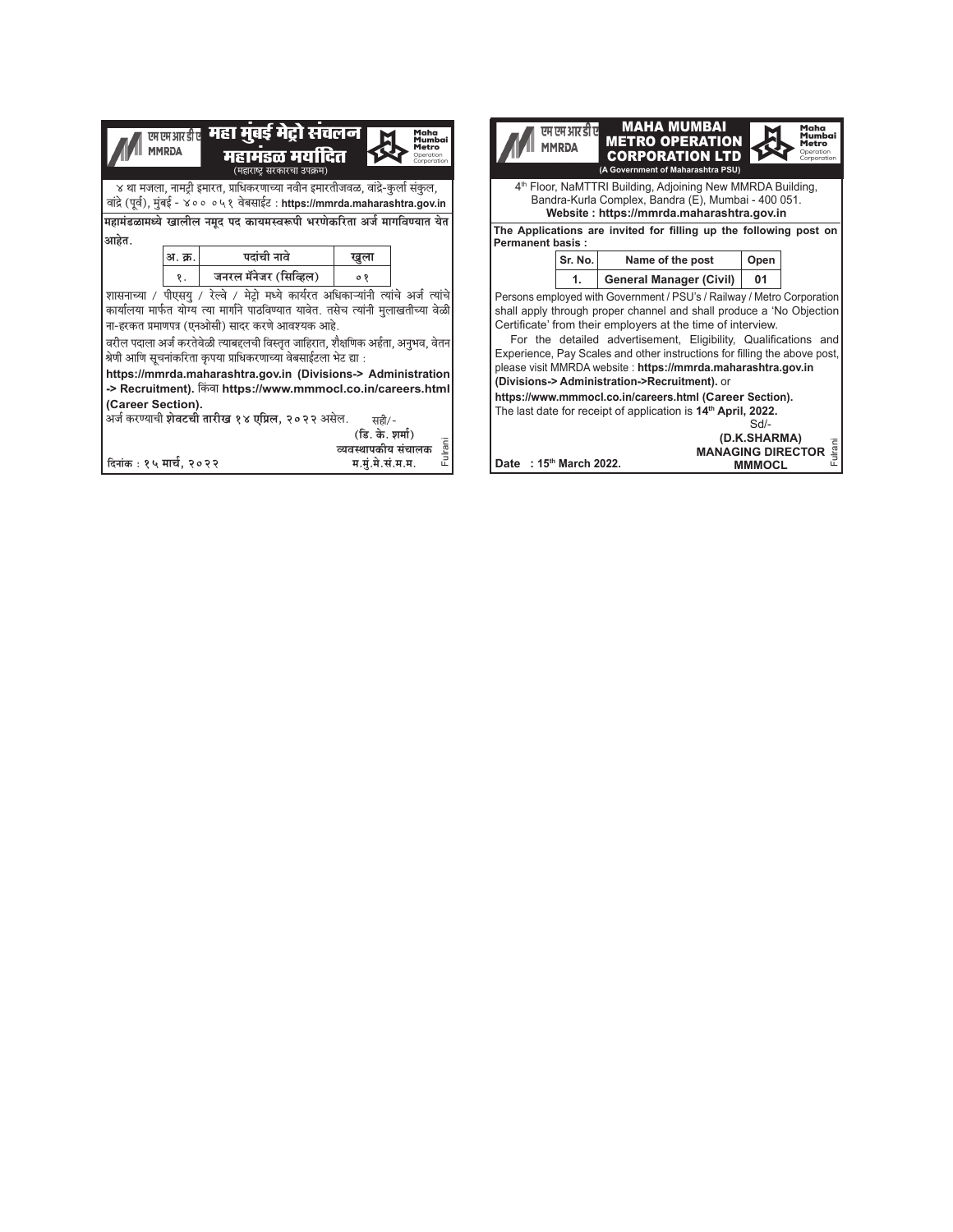# **General Manager (Civil)**

| Number of Post:           | $01$ (Open)                                                                                                                                                                                                                          |
|---------------------------|--------------------------------------------------------------------------------------------------------------------------------------------------------------------------------------------------------------------------------------|
| <b>Scale of the Post:</b> | Rs. $1,18,500 - 2,14,100/$ - as per 7 <sup>th</sup> Pay Commission (Level S-27) along with<br>other allowances / perks / perquisites as applicable to other State Govt. PSUs.                                                        |
| Responsibilities:         | He will be responsible for maintenance of civil engineering assets including<br>P-Way, Via-ducts & Bridges, Buildings, other structures and all associated<br>activities such as water supply arrangement, sewerage arrangement etc. |
| Age Limit:                | Maximum Age Limit is 61 years. (As on 01-03-2022.)                                                                                                                                                                                   |

## **Qualification & Experience:**

- i. The applicant should be an Engineering graduate in Civil Engineering. Preference will be given to candidates belonging to Indian Railway Service of Engineers (IRSE) or candidates having Metro Railway experience.
- ii. An applicant from Government should have a minimum 12 years of experience in Group –A or equivalent Executive grade in Public/ Private Sector. The candidate will be appointed on deputation / absorption / selection basis. Relaxation in experience can be considered in deserving cases.
- iii. Applicants should have worked for at least two years in the Level-S 25 or above of 7<sup>th</sup> Pay Commission or equivalent in IDA Pay Scale in Government/ Public Sector or on a similar lower level in Private Sector.
- iv. The applicant should have experience of maintenance of civil engineering assets including Track/ P-Way, Via-ducts, Bridges, Buildings, other structures and all associated activities such as water supply arrangement, sewerage arrangement etc.

## **Functional Reporting:**

General Manager (Civil) will be in-charge Civil Engineering Division in Maha Mumbai Metro Operation Corporation Limited. He will be reporting to the Director (Maintenance) of Maha MumbaiMetro Operation Corporation Limited.

# **General Conditions:**

- 1. The interested persons can send their applications along with scan copies of relevant documents (PDF only) on email addresses mentioned as below: **General Manager (Civil): [recruitment.gmcivil@mmmocl.co.in](mailto:recruitment.gmcivil@mmmocl.co.in)**
- 2. Hard copies of Application form will not be accepted. Application Forms only through email will be accepted.
- 3. The last date for receipt of application is 14<sup>th</sup> April, 2022.

**Date: 15th March, 2022. Place: Mumbai** 

> **(D. K. Sharma) MD, MMMOCL**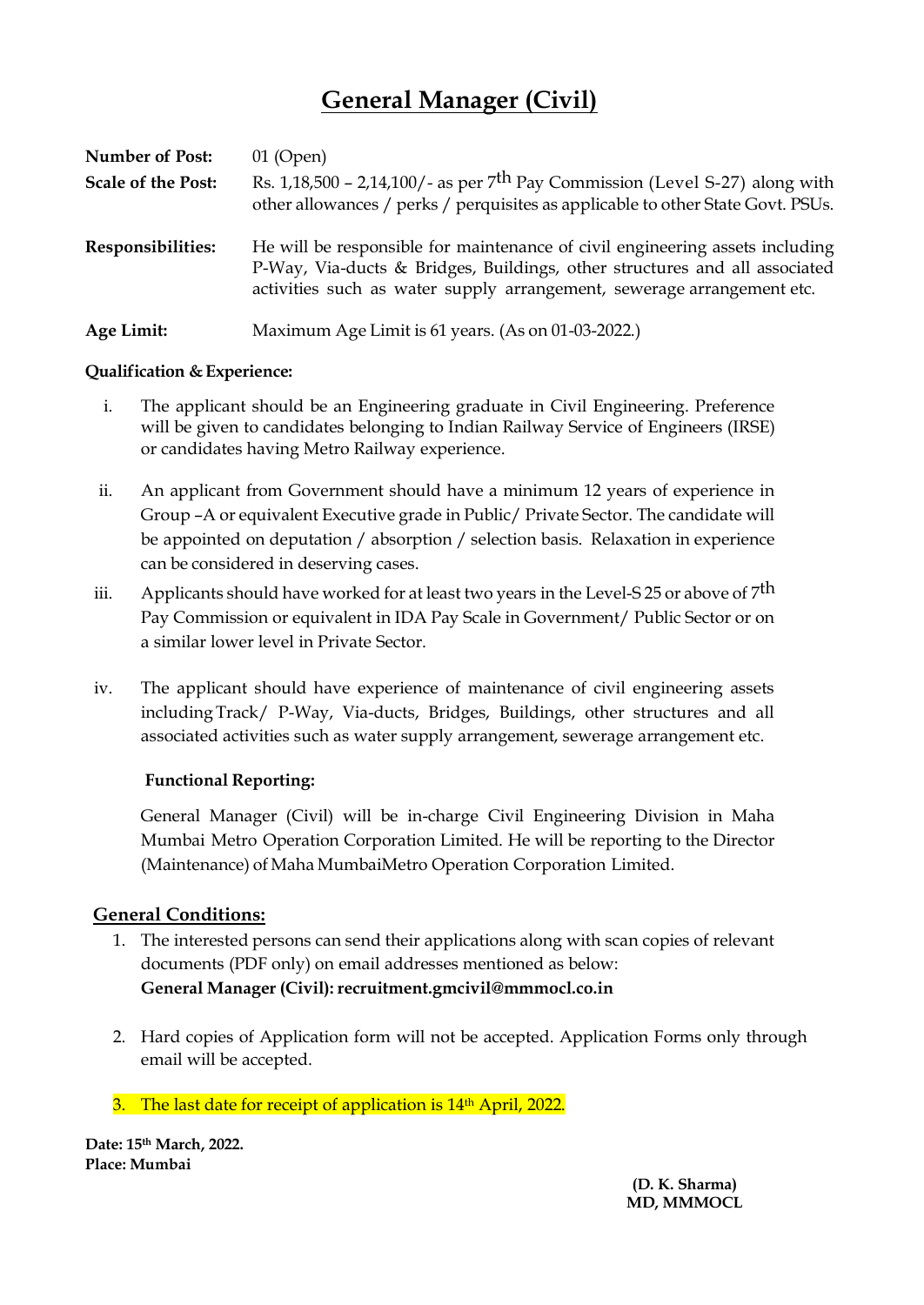

# **MMMOCL APPLICATION FORM**

**To, The Managing Director,** Maha Mumbai Metro (M3) Operation Corporation Ltd. 4th Floor, NaMTTRI Building, Adjoining New MMRDA Building, Bandra-Kurla Complex, Bandra (E), Mumbai - 400051. Maharashtra.

**Please affix passport size photograph and signacross**

#### **TO BE FILLED IN BOLD ENGLISH CAPITAL LETTERS BY THE CANDIDATE ONLY**

#### **CANDIDATES ARE ADVISED TO FILL UP THE DETAILED INFORMATION IN THE PRESCRIBED FORMAT AND AT RELEVANT PLACE ONLY.** N**O SEPARATE SHEET ATTACHED WILL BE CONSIDERED.**

| 1.                | Notification Date                                                  |                           |            |                   |           |             |        |              |                        |            |            |  |
|-------------------|--------------------------------------------------------------------|---------------------------|------------|-------------------|-----------|-------------|--------|--------------|------------------------|------------|------------|--|
| $\overline{2}$ .  | Name of the Post                                                   |                           |            |                   |           |             |        |              |                        |            |            |  |
| 3.                | Sr. No. of the Post                                                |                           |            |                   |           |             |        |              |                        |            |            |  |
| 4.                | Mode of Selection<br>(Please Tick)                                 |                           |            | Nominations       |           |             |        | Deputation   |                        |            |            |  |
| 5.                | Name of the Candidate                                              |                           | First Name |                   |           | Middle Name |        |              | Surname                |            |            |  |
| 6.                | Date of Birth (DD/MM/YYYY)                                         |                           |            |                   |           |             |        |              |                        |            |            |  |
| 7.                | Age (as on date mentioned in<br>notification)                      |                           | Years      |                   |           | Months      |        |              | Days                   |            |            |  |
| 8.                | Nationality                                                        |                           |            |                   |           |             |        |              |                        |            |            |  |
| 9.                | Gender (Male / Female)                                             |                           |            |                   |           |             |        |              |                        |            |            |  |
| 10.               | <b>Marital Status</b><br>(Married / Unmarried)                     |                           |            |                   |           |             |        |              |                        |            |            |  |
| 11.               | Religion                                                           |                           |            |                   |           |             |        |              |                        |            |            |  |
| 12.               | Caste                                                              |                           |            |                   |           |             |        |              |                        |            |            |  |
| 13.               | Caste Category<br>(Please Tick only one<br>category)               | <b>OPEN</b>               | OBC        | <b>SC</b>         | <b>ST</b> | VJ-A        | $NT-B$ | NT-C         | $NT-D$                 | <b>SBC</b> | <b>EWS</b> |  |
| 14.               | Caste certificate issued by<br>Maharashtra State /<br>Other State* |                           |            |                   |           |             |        |              |                        |            |            |  |
| 15.               | Applied for Horizontal                                             |                           |            | Women Reservation |           |             |        |              | Person with Disability |            |            |  |
|                   | Reservation (if any)                                               | Meritorious Sports Person |            |                   |           |             |        | Orphan child |                        |            |            |  |
| 16.               | Mobile Number                                                      |                           |            |                   |           |             |        |              |                        |            |            |  |
| $\overline{17}$ . | Alternate Mobile Number                                            |                           |            |                   |           |             |        |              |                        |            |            |  |
| 18.               | Email ID                                                           |                           |            |                   |           |             |        |              |                        |            |            |  |
| 19.               | Correspondence Address                                             |                           |            |                   |           |             |        |              |                        |            |            |  |
| 20.               | <b>Permanent Address</b>                                           |                           |            |                   |           |             |        |              |                        |            |            |  |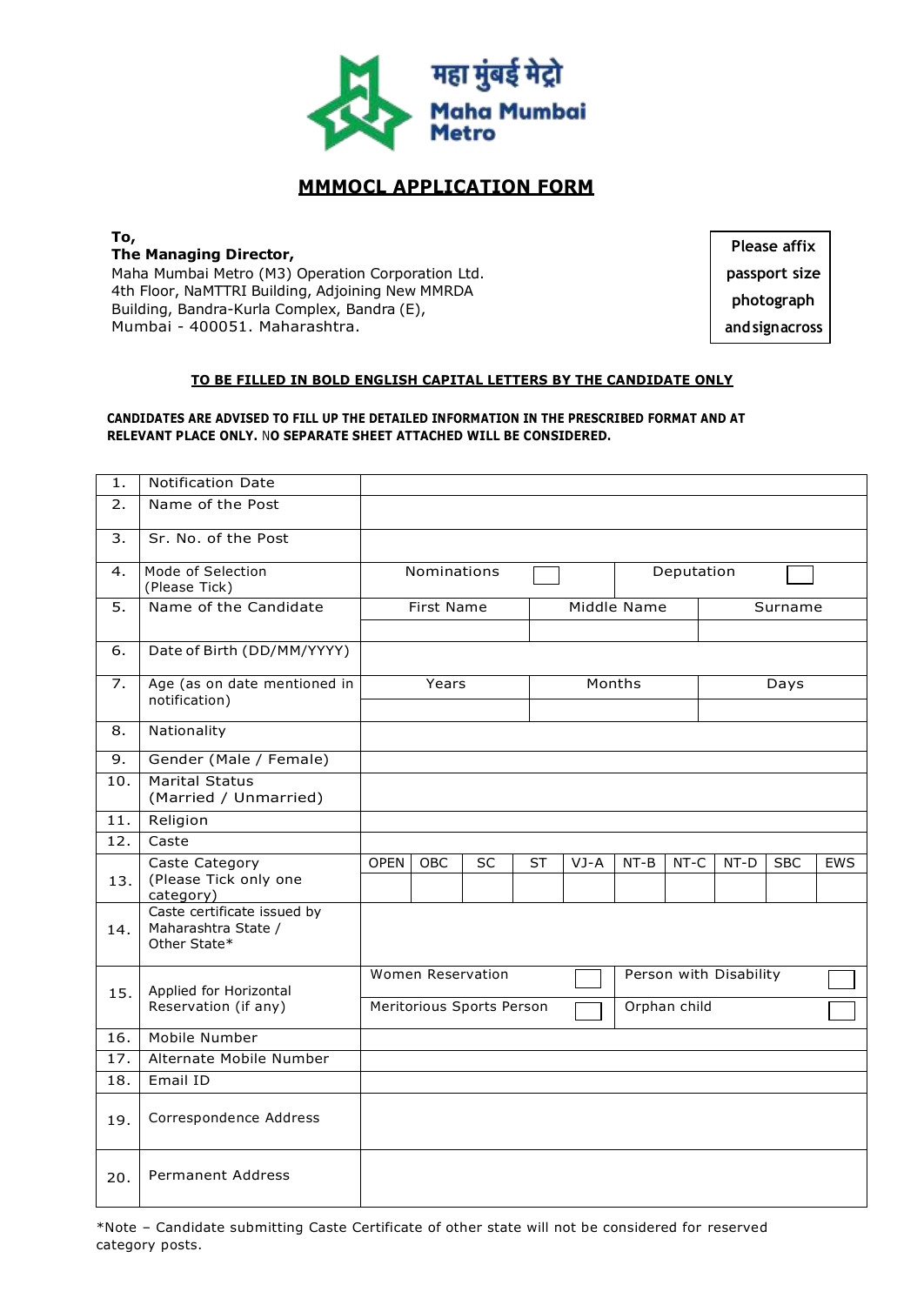# **21. Academic& Professional Qualifications acquired (As on date mentioned in notification):**

| Sr.<br>No.     | Academic &<br>Professional Qualification | Year of<br>Passing | Duration of<br>course in<br>years | Percentage<br>Grade | Board / University /<br>Institute |
|----------------|------------------------------------------|--------------------|-----------------------------------|---------------------|-----------------------------------|
|                |                                          |                    |                                   |                     |                                   |
| $\mathcal{P}$  |                                          |                    |                                   |                     |                                   |
| 3              |                                          |                    |                                   |                     |                                   |
| $\overline{4}$ |                                          |                    |                                   |                     |                                   |
| 5              |                                          |                    |                                   |                     |                                   |

#### **22. General& Job Specificwork experiencegainedas under (As ondatementioned in notification):**

| Sr.            | Name of      | Designation | Pay Band/CTC<br>Rs. with pay | Nature of Duties<br>performed                                                                                                                                                                                                | Period (DD/MM/YYYY) |    | <b>Total Experience</b> |              |      |  |
|----------------|--------------|-------------|------------------------------|------------------------------------------------------------------------------------------------------------------------------------------------------------------------------------------------------------------------------|---------------------|----|-------------------------|--------------|------|--|
| No.            | Organization | / Position  | scale under<br>IDA/CDA       |                                                                                                                                                                                                                              | From                | To |                         | Years Months | Days |  |
| $\mathbf{1}$   |              |             |                              |                                                                                                                                                                                                                              |                     |    |                         |              |      |  |
|                |              |             |                              |                                                                                                                                                                                                                              |                     |    |                         |              |      |  |
| $\overline{2}$ |              |             |                              |                                                                                                                                                                                                                              |                     |    |                         |              |      |  |
|                |              |             |                              |                                                                                                                                                                                                                              |                     |    |                         |              |      |  |
| 3              |              |             |                              |                                                                                                                                                                                                                              |                     |    |                         |              |      |  |
|                |              |             |                              |                                                                                                                                                                                                                              |                     |    |                         |              |      |  |
| 4              |              |             |                              |                                                                                                                                                                                                                              |                     |    |                         |              |      |  |
|                |              |             |                              |                                                                                                                                                                                                                              |                     |    |                         |              |      |  |
| 5              |              |             |                              |                                                                                                                                                                                                                              |                     |    |                         |              |      |  |
|                |              |             |                              |                                                                                                                                                                                                                              |                     |    |                         |              |      |  |
| 6              |              |             |                              |                                                                                                                                                                                                                              |                     |    |                         |              |      |  |
|                |              |             |                              |                                                                                                                                                                                                                              |                     |    |                         |              |      |  |
| $\overline{7}$ |              |             |                              |                                                                                                                                                                                                                              |                     |    |                         |              |      |  |
|                |              |             |                              |                                                                                                                                                                                                                              |                     |    |                         |              |      |  |
| 8              |              |             |                              |                                                                                                                                                                                                                              |                     |    |                         |              |      |  |
|                |              |             |                              | Total Experience (Years-Months-Days)                                                                                                                                                                                         |                     |    |                         |              |      |  |
|                |              |             |                              | Note - Need detailed information i.e., post held at each stage during the total tenure. For each post one separate row<br>will be filled up in the above table. If space is not sufficient then separate sheet can be added. |                     |    |                         |              |      |  |
|                |              |             |                              |                                                                                                                                                                                                                              |                     |    |                         |              |      |  |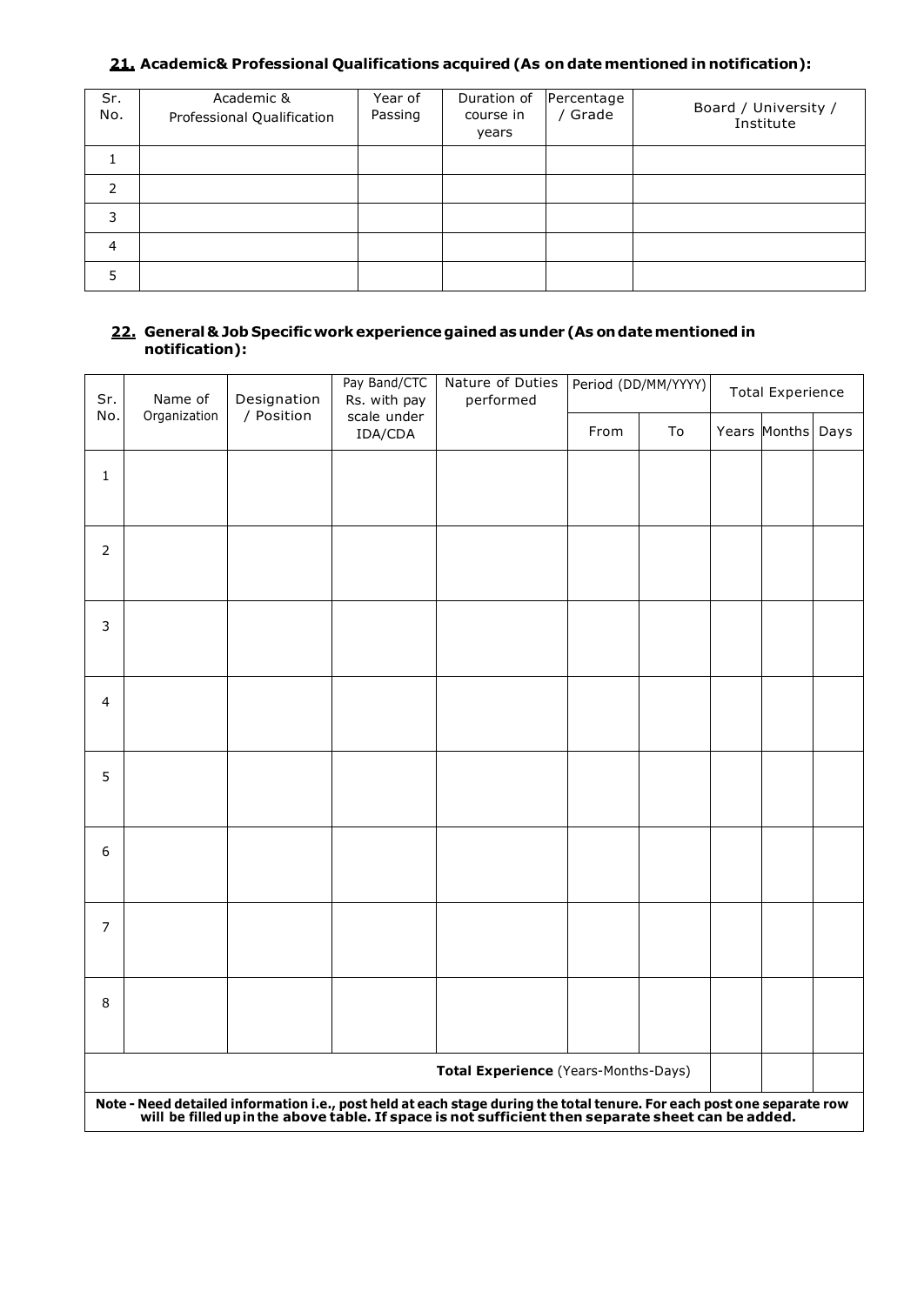| 23. | Whether appeared for interview in<br>MMMOCL in past (if yes, mention the<br>details of post applied for and date)                                                              |          |
|-----|--------------------------------------------------------------------------------------------------------------------------------------------------------------------------------|----------|
| 24. | Parent Organization Name, address, Phone<br>No. & Competent Authority,                                                                                                         |          |
| 25. | Whether one copy of application has<br>been sent to Parent Organization well in<br>advance                                                                                     | YES / NO |
| 26. | Present Pay Scale with GP (details along<br>with $6^{\text{th}}$ / $7^{\text{th}}$ Pay Commission and CDA /<br>IDA / Other Scale, if any) or CTC (For private<br>organization) |          |
| 27. | Present Basic, GP with Designation held                                                                                                                                        |          |
| 28. | Present employer's name, address, phone<br>number & Name of key person                                                                                                         |          |
| 29. | Whether Departmental Enquiry, if any is<br>pending, proposed, initiated against you in<br>last 10 years.                                                                       | YES / NO |
| 30. | Whether your Parent Organization will<br>relieve you in case if you are selected on<br>Nomination / Deputation?                                                                | YES / NO |
|     | If so, the maximum period required for<br>joining the duties on Nomination /<br>deputation, by complying all necessary<br>formalities                                          |          |
| 31. | Whether you have applied to Competent<br>Authority for issue of NOC (in the format<br>attached)                                                                                | YES / NO |
| 32. | Whether you have applied to Competent<br>Authority for issue of Last five years<br>Performance Appraisal                                                                       | YES / NO |
|     |                                                                                                                                                                                | 1.       |
| 33. | Hobbies / Interests                                                                                                                                                            | 2.       |
|     |                                                                                                                                                                                | 3.       |
| 34. | Names of two reputed references except<br>political and relatives preferably Gazetted                                                                                          | 1.       |
|     | Officers in the Class One rank                                                                                                                                                 | 2.       |
| 35. | Date of return from earlier deputation &<br>Name of organization, (in case of<br>deputation candidates                                                                         |          |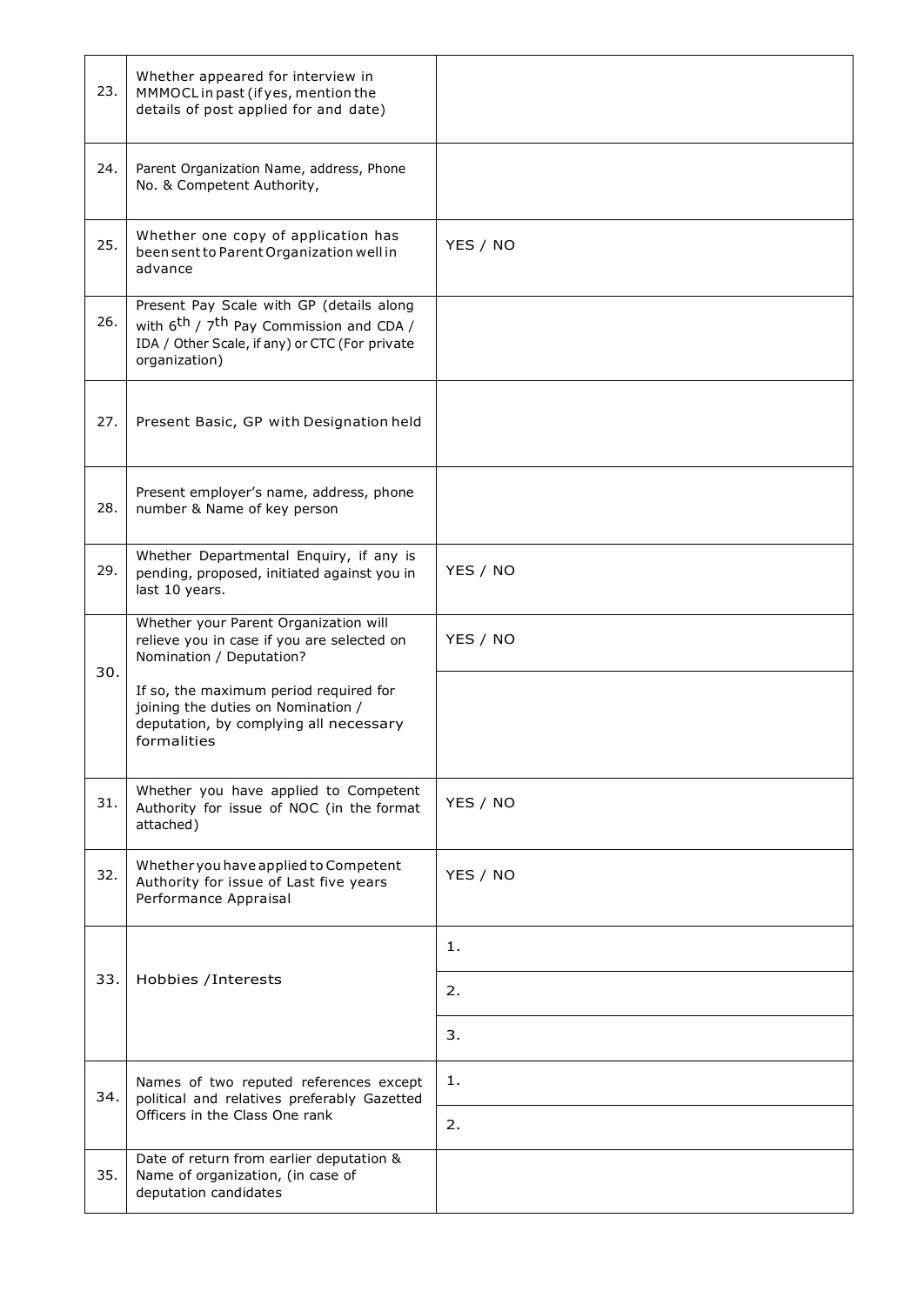#### **36. Details of deputation during the entire service till date:**

| Sr. | Name of the  | Post held | Pay Scale | Period | Remarks, if any |  |
|-----|--------------|-----------|-----------|--------|-----------------|--|
| No. | organization | From      |           | To     | Total           |  |
| 1.  |              |           |           |        |                 |  |
|     |              |           |           |        |                 |  |
| 2.  |              |           |           |        |                 |  |
|     |              |           |           |        |                 |  |
|     |              |           |           |        |                 |  |

#### **37. Enclosures in support of statement duly self-attested (Strike out whichever not applicable)**

| Sr. | Details of attached documents                                                                                                                                                                                     | Attached (Please tick) | No. of |        |
|-----|-------------------------------------------------------------------------------------------------------------------------------------------------------------------------------------------------------------------|------------------------|--------|--------|
| No. |                                                                                                                                                                                                                   | Yes.                   | No.    | copies |
| 1.  | Age Proof (Birth Certificate / SLC)                                                                                                                                                                               |                        |        |        |
| 2.  | Academic & Professional Qualifications<br>(Passing certificate necessary)                                                                                                                                         |                        |        |        |
| 3.  | Experience Certificates of all organizations where worked.<br>Experience certificate clearly showing field of experience as<br>mentioned in notification. Vaque experience certificate will not<br>be considered. |                        |        |        |
| 4.  | NOC issued by Parent Organization                                                                                                                                                                                 |                        |        |        |
| 5.  | Caste Certificate & Caste Validity                                                                                                                                                                                |                        |        |        |
| 6.  | Current Organization Appointment Letter & Pay slip                                                                                                                                                                |                        |        |        |
| 7.  | Other supporting documents                                                                                                                                                                                        |                        |        |        |
|     | Total number of copies attached                                                                                                                                                                                   |                        |        |        |

#### **DECLARATION:**

I hereby declare that all the statements made by me in this application form are true and correct to the best of my knowledge and belief that nothing has been concealed or suppressed. I have enclosed necessary documents/certificates to this effect. I also understand that in case, any of my statements is found untrue during any stage of recruitment and thereafter. I shall be disqualified for the post applied for and I shall be liable for any penal action.

I have read the advertisement and the relevant GRs mentioned hereinabove and made aware myself about all the terms & conditions stipulated therein and affirm to abide by them. I affirm I fulfill the requisite criteria that that no any Departmental Enquiry is live/pending/proposed against me as on today. I further affirm that there are No Dues, No Legal Proceedings of any nature are pending against me as of date.

**Date:**

**Signature of candidate with name & date**

**Place:**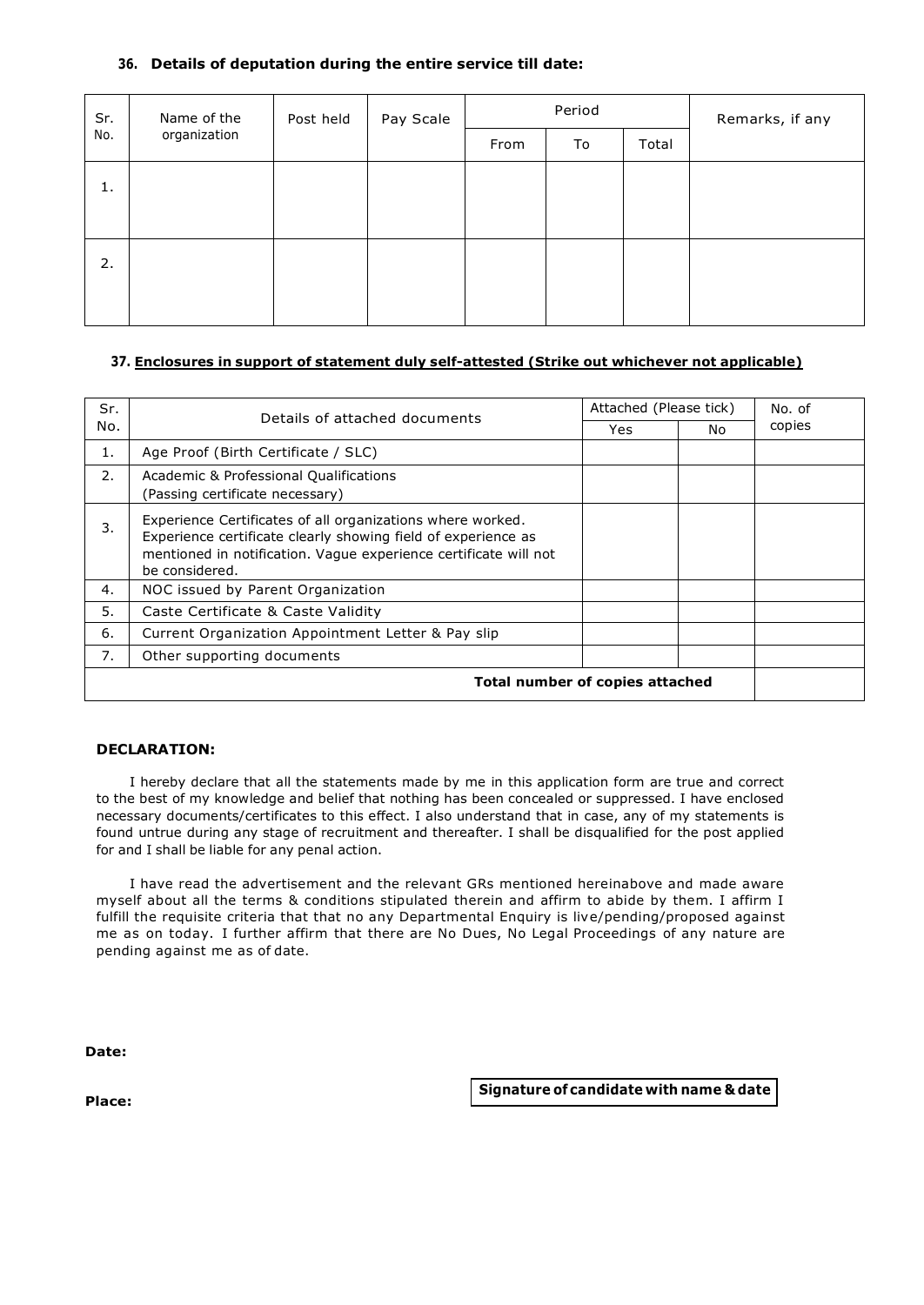#### **(To be given on Company's letterhead)**

**Date:**

**To, Managing Director, Maha Mumbai Metro (M3) Operation Corporation Ltd. 4th Floor, NaMTTRI Building, Adjoining New MMRDA Building, Bandra-Kurla Complex, Bandra (E), Mumbai - 400 051. Maharashtra.**

## **No Objection Certificate**

|                                           | (post) in the pay scale of |  |  |  |  |  |
|-------------------------------------------|----------------------------|--|--|--|--|--|
| having present basic is Rs.               | & GP in Rs.                |  |  |  |  |  |
|                                           | as per our                 |  |  |  |  |  |
| official record, his/her date of birth is |                            |  |  |  |  |  |

Further it is certified that he/she has applied for the post of \_\_\_\_\_\_\_\_\_\_\_\_\_\_\_\_ in MMMOCL on deputation/nomination basis and we found him/her is entitled to the said post as per prevailing norms of deputation. He / She fulfills the qualification, experience and prescribed criteria as specified in the advertisement as per recruitment rules for the said post in MMMOCL.

We ensure that if he/she selected, we will spare the services of Shri/Smt./Kum.

within 30 days.

We also certify that No Departmental Enquiry is pending, initiated, proposed and he/she never been penalized in the last 5 years.

This NOC is issued on his/her request.

**Place:**

**Date: Authorized Signatory Authorized Signatory Name Company seal with address Phone No. / Email ID**